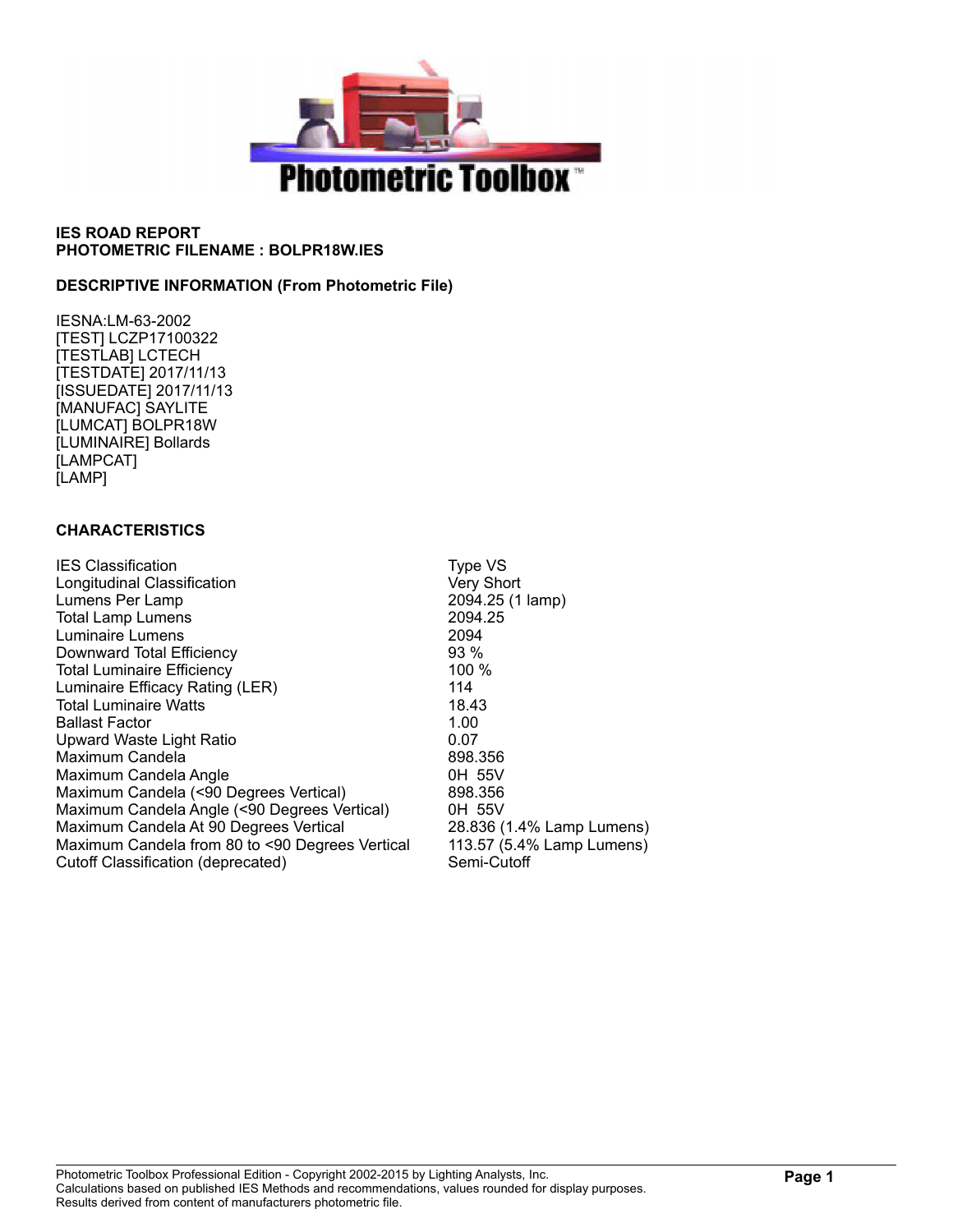### **LUMINAIRE CLASSIFICATION SYSTEM (LCS)**

|                               | Lumens          | % Lamp | % Luminaire |
|-------------------------------|-----------------|--------|-------------|
| FL - Front-Low (0-30)         | 34.5            | 1.6    | 1.6         |
| FM - Front-Medium (30-60)     | 575.6           | 27.5   | 27.5        |
| FH - Front-High (60-80)       | 324.7           | 15.5   | 15.5        |
| FVH - Front-Very High (80-90) | 34.2            | 1.6    | 1.6         |
| BL - Back-Low (0-30)          | 34.5            | 1.6    | 1.6         |
| BM - Back-Medium (30-60)      | 575.6           | 27.5   | 27.5        |
| BH - Back-High (60-80)        | 324.7           | 15.5   | 15.5        |
| BVH - Back-Very High (80-90)  | 34.2            | 1.6    | 1.6         |
| UL - Uplight-Low (90-100)     | 38.8            | 1.9    | 1.9         |
| UH - Uplight-High (100-180)   | 117.4           | 5.6    | 5.6         |
| Total                         | 2094.2          | 99.9   | 100.0       |
| <b>BUG Rating</b>             | <b>B1-U3-G1</b> |        |             |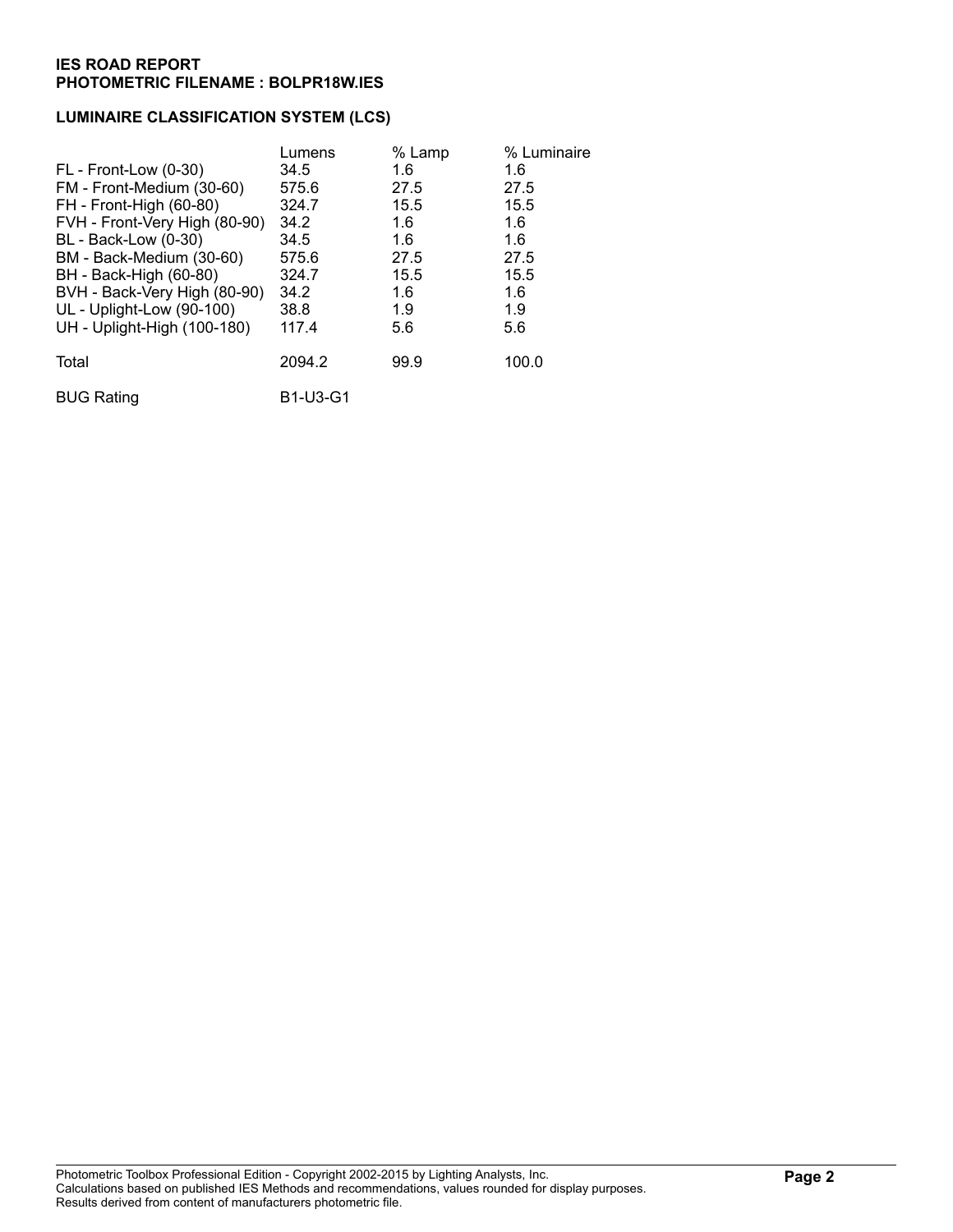### **CANDELA TABULATION**

#### **Vert. Horizontal Angles Angles**

| Angles |                   |         |         |         |         |         |         |
|--------|-------------------|---------|---------|---------|---------|---------|---------|
|        | $\frac{0}{0.000}$ | 15      | 30      | 45      | 60      | 75      | 90      |
| 0      |                   | 0.000   | 0.000   | 0.000   | 0.000   | 0.000   | 0.000   |
| 5      | 0.000             | 0.000   | 0.000   | 0.000   | 0.000   | 0.000   | 0.000   |
| 10     | 0.887             | 0.887   | 0.887   | 0.887   | 1.109   | 1.109   | 0.887   |
| 15     | 2.662             | 2.662   | 2.440   | 2.440   | 2.440   | 2.440   | 2.218   |
| 20     | 17.302            | 19.963  | 21.738  | 18.854  | 17.967  | 17.302  | 11.091  |
| 25     | 164.144           | 152.388 | 155.050 | 150.835 | 155.271 | 146.621 | 153.941 |
| 30     | 236.900           | 237.787 | 234.460 | 231.576 | 236.456 | 229.580 | 235.125 |
| 35     | 293.685           | 294.350 | 293.685 | 290.358 | 291.245 | 292.354 | 295.016 |
| 40     | 345.146           | 343.372 | 339.823 | 336.052 | 339.379 | 336.939 | 338.492 |
| 45     | 381.524           | 381.081 | 381.302 | 387.513 | 389.066 | 384.851 | 390.397 |
| 50     | 456.498           | 459.604 | 462.487 | 458.494 | 464.262 | 466.480 | 466.702 |
| 55     | 898.356           | 898.134 | 884.825 | 871.516 | 865.527 | 852.440 | 856.655 |
| 60     | 753.732           | 769.925 | 757.059 | 736.874 | 712.918 | 698.278 | 706.263 |
| 65     | 415.684           | 411.913 | 405.480 | 410.804 | 415.906 | 418.346 | 419.677 |
| 70     | 275.052           | 269.285 | 267.289 | 268.841 | 270.838 | 274.165 | 274.165 |
| 75     | 182.777           | 181.224 | 181.446 | 182.333 | 183.886 | 183.664 | 186.326 |
| 80     | 110.908           | 111.130 | 110.465 | 109.577 | 112.239 | 111.574 | 113.570 |
| 85     | 56.785            | 56.120  | 55.454  | 54.789  | 55.898  | 56.563  | 56.785  |
| 90     | 28.836            | 28.836  | 28.392  | 27.727  | 28.171  | 27.727  | 28.836  |
| 95     | 29.723            | 30.167  | 31.498  | 31.720  | 32.385  | 31.720  | 32.385  |
| 100    | 45.251            | 46.138  | 48.578  | 52.349  | 53.680  | 54.567  | 57.229  |
| 105    | 82.072            | 77.192  | 75.418  | 75.861  | 75.196  | 73.421  | 74.087  |
| 110    | 23.956            | 24.622  | 24.622  | 24.400  | 23.956  | 23.069  | 23.956  |
| 115    | 25.287            | 25.731  | 27.505  | 29.723  | 30.389  | 28.836  | 28.392  |
| 120    | 20.407            | 21.516  | 22.182  | 23.291  | 20.629  | 22.182  | 22.625  |
| 125    | 21.738            | 21.960  | 20.407  | 22.403  | 20.185  | 20.629  | 20.407  |
| 130    | 14.640            | 14.418  | 13.974  | 13.974  | 13.309  | 13.087  | 13.753  |
| 135    | 8.429             | 8.207   | 8.207   | 8.429   | 8.651   | 8.429   | 7.985   |
| 140    | 7.098             | 6.654   | 6.433   | 6.876   | 6.433   | 6.654   | 6.654   |
| 145    | 5.767             | 5.767   | 5.767   | 5.989   | 5.989   | 5.767   | 5.767   |
| 150    | 5.324             | 5.102   | 5.324   | 5.324   | 5.324   | 5.102   | 5.324   |
| 155    | 4.880             | 4.880   | 4.436   | 4.436   | 4.436   | 4.658   | 4.880   |
| 160    | 3.993             | 4.215   | 4.215   | 4.215   | 4.215   | 3.993   | 3.993   |
| 165    | 3.549             | 3.549   | 3.327   | 3.327   | 3.327   | 3.327   | 3.549   |
| 170    | 3.105             | 3.105   | 2.884   | 3.105   | 3.105   | 3.105   | 3.105   |
| 175    | 2.662             | 2.440   | 2.218   | 2.218   | 2.218   | 2.218   | 2.218   |
| 180    | 0.950             | 0.950   | 0.950   | 0.950   | 0.950   | 0.950   | 0.950   |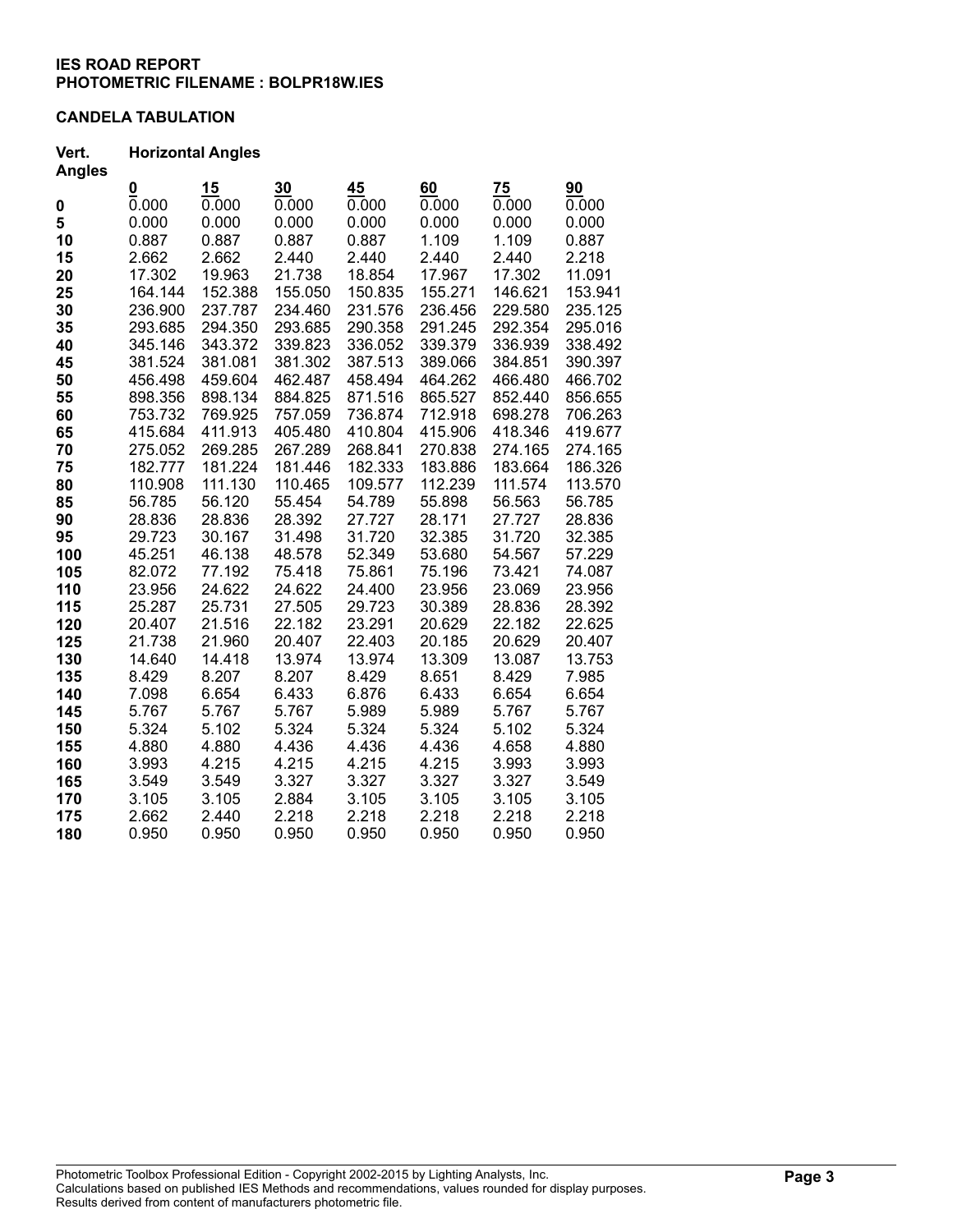#### **COEFFICIENTS OF UTILIZATION**



# **FLUX DISTRIBUTION**

|                           | Lumens | Percent<br>Of Lamp |
|---------------------------|--------|--------------------|
| Downward Street Side      | 969.0  | 46.3               |
| Downward House Side       | 969.0  | 46.3               |
| Downward Total            | 1938.0 | 92.5               |
| <b>Upward Street Side</b> | 78.1   | 3.7                |
| <b>Upward House Side</b>  | 78.1   | 3.7                |
| <b>Upward Total</b>       | 156.2  | 7.5                |
| <b>Total Flux</b>         | 2094.2 | 100.0              |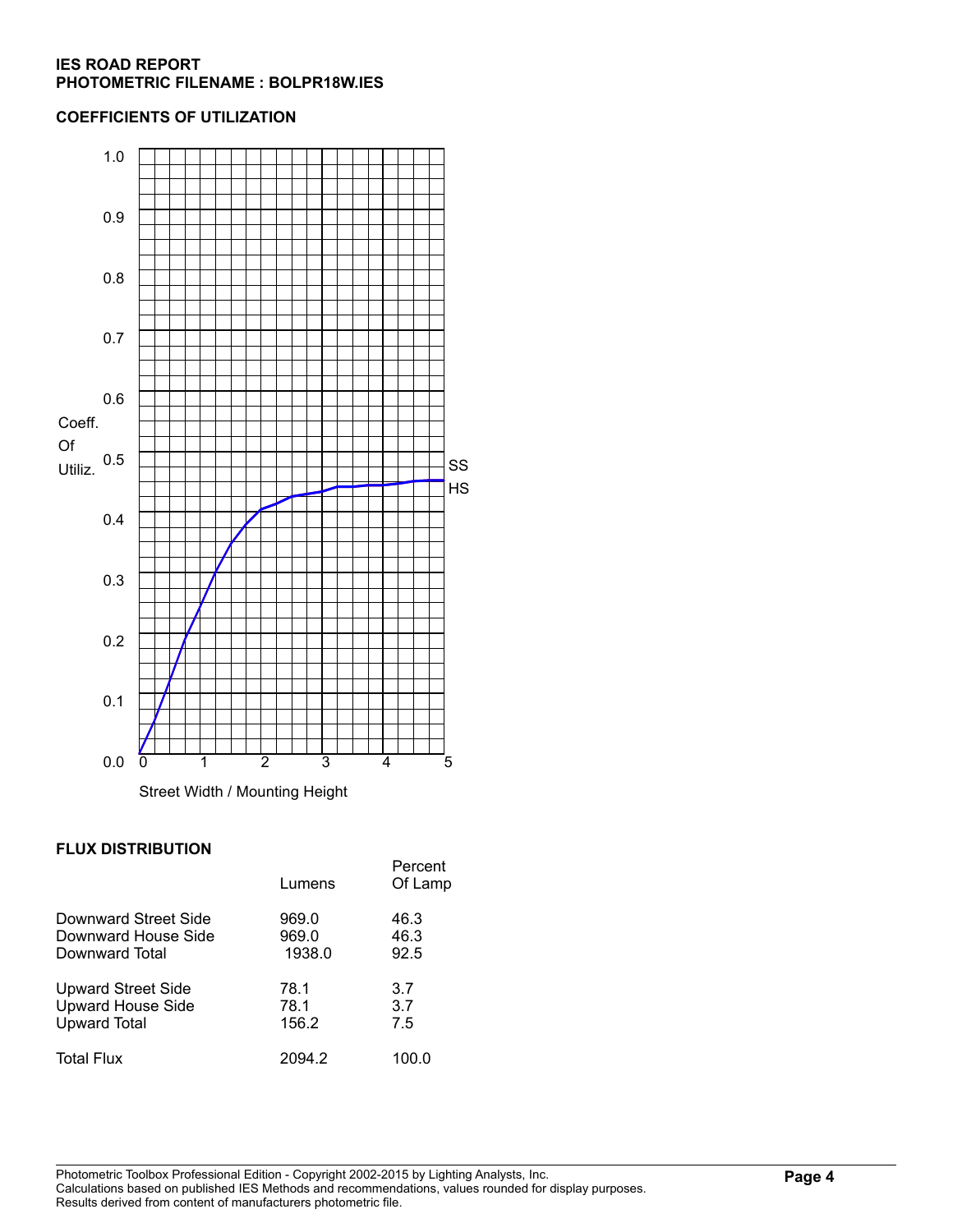# **POLAR GRAPH**



Maximum Candela = 898.356 Located At Horizontal Angle = 0, Vertical Angle = 55 # 1 - Vertical Plane Through Horizontal Angles (0 - 180) (Through Max. Cd.) # 2 - Horizontal Cone Through Vertical Angle (55) (Through Max. Cd.)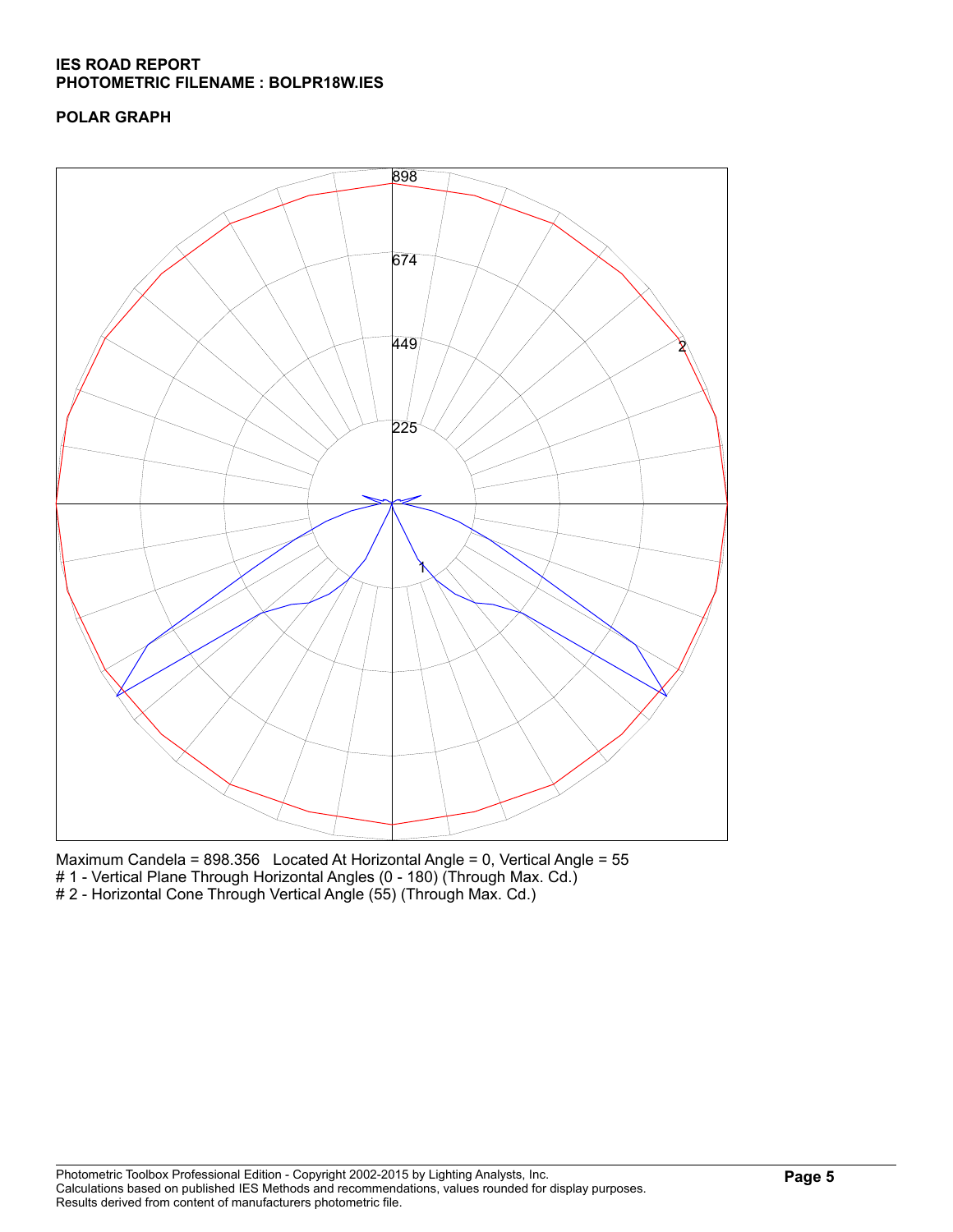### **ISOFOOTCANDLE LINES OF HORIZONTAL ILLUMINANCE**



(+) = Maximum Candela Point